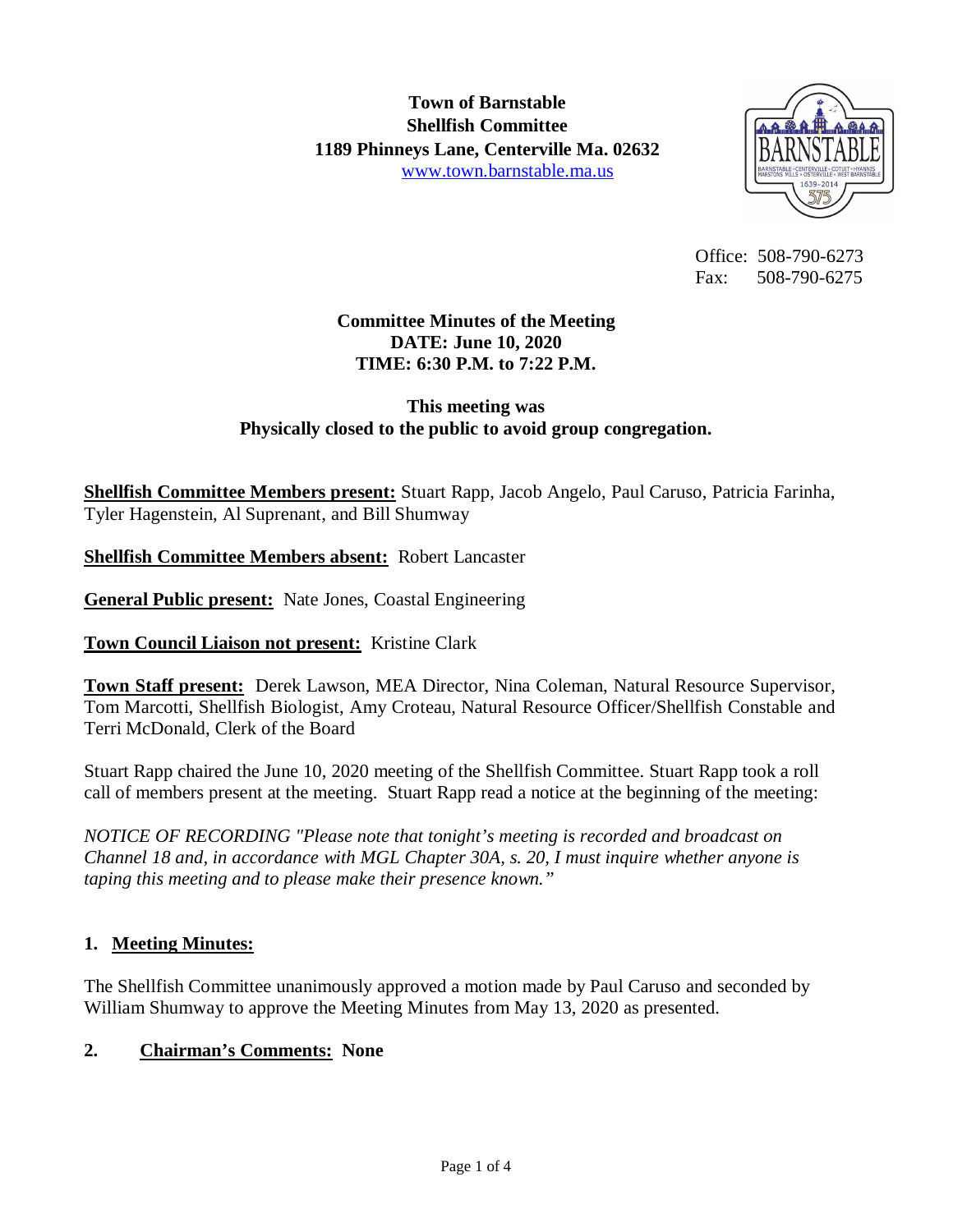## **3. Natural Resources Report:**

Amy Croteau discussed the process we have been making regarding online licenses. Nina explained how well it has been going for most customers. We are gaining a lot of information. Shellfish Permits are now being processed through our new system online and people have been renewing on line and through mail.

Amy Croteau further presented the most recent annual seasonal State mandated closures as of June 1st which includes parts of Lewis Bay and Harbor Bluff in Hyannis. The next round of annual seasonal State mandated closures do not occur until September 15<sup>th</sup>.

### **Center River Relay 2020**

Commercial Harvesters Only; all dates and times meet at Hayward Landing and do not start or leave the landing until MEA staff is on site. The days and times are as follows: Tuesday, June 23, 2020 at 6:30am, June 24, 7:00am and Thursday, June 25 at 8:00am.

### **COVID Safety Protocol For Centerville River Relays**

The safety of MEA and Contractors is paramount during the Centerville River Relay harvest days. In order to ensure the safety of all parties involved, the following directives must be adhered to:

- 1. There will be no more than 2 Contractors per boat
- 2. Social distancing of 6' between Contractors applies during quahog harvest
- 3. Social distancing of 6' between Contractors and MEA staff during transfer of quahogs for relay
- 4. At any time if 6' social distancing cannot be accomplished, Contractors and MEA staff will wear protective face coverings and gloves
- 5. Contractors and MEA will wear protective face coverings and gloves when signing daily paperwork for confirmed orange tote baskets of quahogs harvested

If these COVID safety protocols are not followed, Marine & Environmental Affairs Department Staff reserves the right to turn away a Contractor. By signing the AGREEMENT BETWEEN CONTRACTOR AND TOWN FOR THE PROVISION OF SERVICES, you agree to follow this COVID safety protocol.

There are a few Commercial Shellfishers that have showed interest in participating with the Relay but we will see. Diving the area will occur on the June  $17<sup>th</sup>$  to evaluate the area. Jacob Angelo expressed interest in joining the Natural Resource Staff in the dive evaluation.

Added signage has been added to inform public of legal shellfish days.

Shell recycling bins have been removed from landings except for Scudder Lane. They have become a dumping ground for people's trash.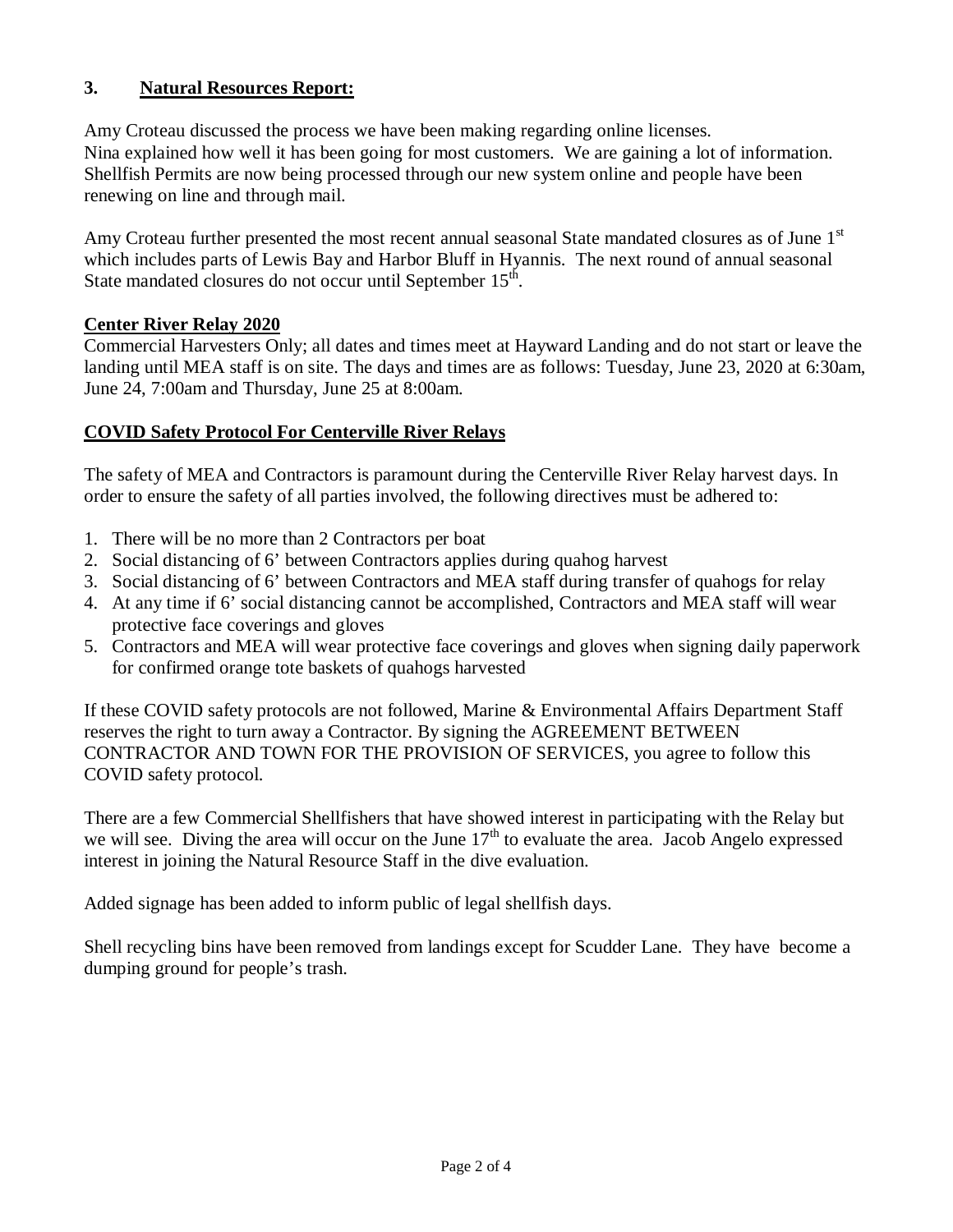## **4. New Business:**

#### A. Waterways Access.

This item was discussed specifically for the north side. Tyler Hagenstein ran into issue with when removing product and adhering to vibrio regulations. He had to wait for three vehicles to exit the ramp and some were non-resident. He would like to see a space designated for aquaculture and commercial shellfishers. Approving new grants will only complicate space that exists. Amy Croteau suggested that this item tabled until next meeting when Kris Clark is present as she has personal knowledge of this issue and the area.

B. Opportunity for commercial soft shell clamming in Barnstable Harbor on Wednesdays via Town Manager Emergency Order

Tom Marcotti presented on this item to allow Commercial Shellfishers to harvest in Barnstable Harbor on Wednesday due to the volume of steamers in this area currently.

The requested time period is June 24, 2020 through August 24, 2020 for Town Manager's Emergency Order.

The Shellfish Committee unanimously voted to approve a Motion made by Al Suprenant and seconded by Patricia Farina to request a Town Manager Emergency Order to allow Commercial Shellfishers to harvest in Barnstable Harbor on Wednesdays.

#### **5**. **Status of pending NOI pier applications before the Conservation Commission:**

| A.        | Applicant:                        | David R. and Anne E. Gergen                         |
|-----------|-----------------------------------|-----------------------------------------------------|
|           | Project Location:                 | 203 & 210 Scudder's Lane, Barnstable, MA 02630      |
|           | Representative:                   | Nathan D. Jones, Coastal Engineering Co., Inc.      |
|           | Proposed Project:                 | Proposed shorefront protection                      |
|           | <b>Conservation Hearing Date:</b> | 05/26/2020 6:30PM James H Crocker, Jr. Hearing Room |
| <b>B.</b> | Applicant:                        | Sheila McCullough                                   |
|           | Project Location:                 | 205 & 210 Scudder's Lane, Barnstable, MA 02630      |
|           | Representative:                   | Nathan D. Jones, Coastal Engineering Co., Inc.      |
|           | Proposed Project:                 | Proposed shorefront protection                      |
|           | <b>Conservation Hearing Date:</b> | 05/26/2020 6:30PM James H Crocker, Jr. Hearing Room |
| $C$ .     | Applicant:                        | Robert P. and Susan G. Schechter, Trustees          |
|           | Project Location:                 | 211 & 210 Scudder's Lane, Barnstable, MA 02630      |
|           | Representative:                   | Nathan D. Jones, Coastal Engineering Co., Inc.      |
|           | Proposed Project:                 | Proposed shorefront protection                      |
|           | <b>Conservation Hearing Date:</b> | 05/26/2020 6:30PM James H Crocker, Jr. Hearing Room |

This project was discussed in great length. Nate Jones presented that these are shorefront protection projects. Machinery will be need along the beach and will need to use landing/parking area for machinery during construction. Discussion was made when the best time frame will be to complete this project. Between April 1<sup>st</sup> and November 1<sup>st</sup> was encouraged.